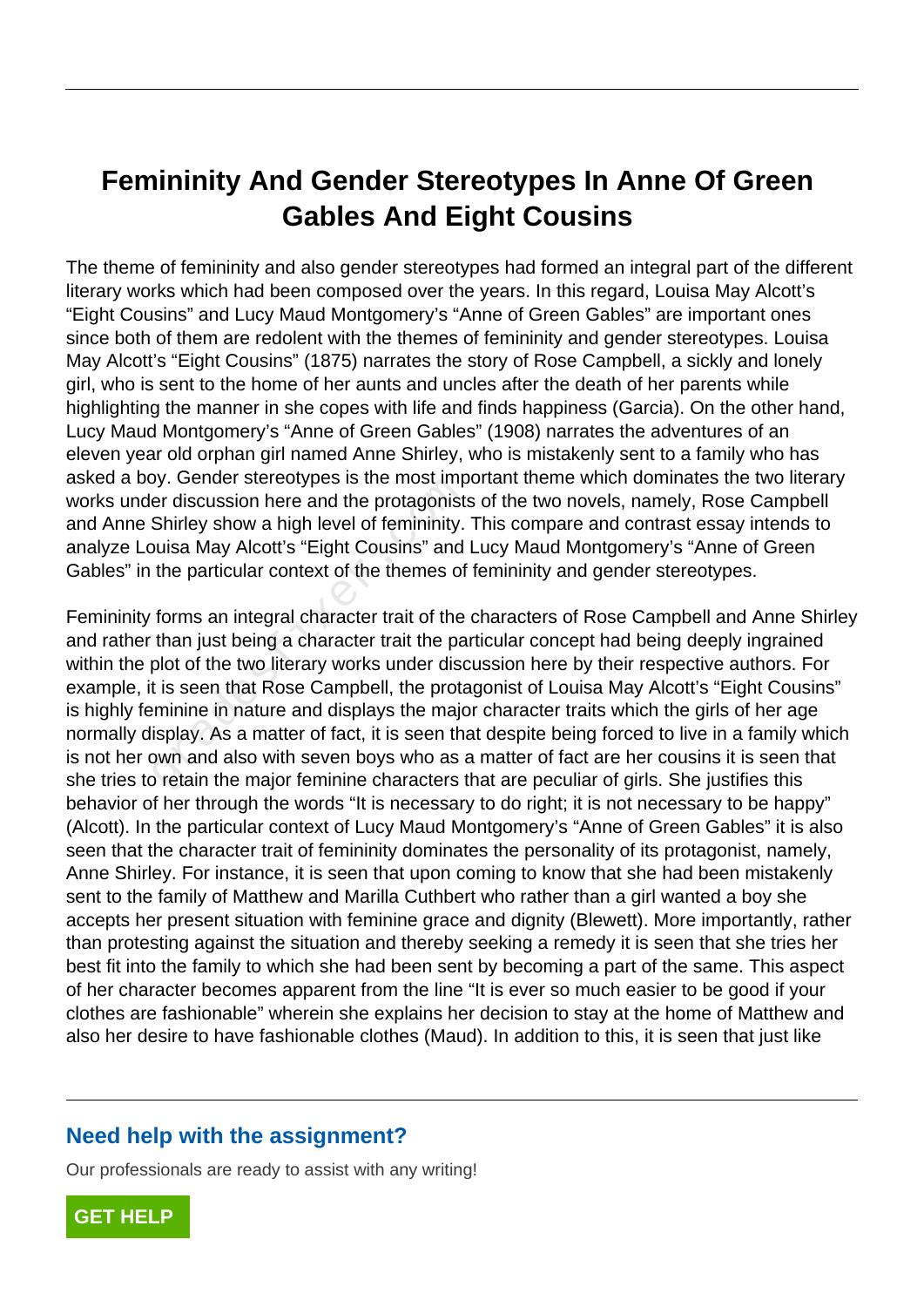Rose Campbell of Louisa May Alcott's "Eight Cousins" she also spends a substantial amount of formative years with the boys of the house that she had been sent to yet she tries to retain the dignity or the grace of her character or for that matter her femininity. Thus, it can be said that in terms of the presentation of the theme of femininity and also the manner in which the protagonists display the same both of the literary works under discussion here are largely similar in nature.

Rose Campbell and Anne Shirley, the protagonists of the literary works under discussion here form friendship with the other female characters in a bid to retain the feminine nature or the aspect of their character. In the particular context of Louisa May Alcott's "Eight Cousins", it is seen that Rose Campbell forms a friendship with Phebe, the young housemaid at the home of her aunt. It is pertinent to note that this friendship which shares with Phebe not only brings the much needed happiness or joy in her otherwise mundane life but at the same time teaches her many important values of life as well. For instance, from Phebe she is able to learn the manner in which one can be happy or cheerful in life even when the situations or the circumstances are adverse in nature (Williamson). As a matter of fact, it is seen that from the relationship which she shares with Phebe she is being able to learn that "A happy soul in a healthy body makes the best sort of beauty for man or woman" (Alcott). On the other hand, it is seen that within Lucy Maud Montgomery's "Anne of Green Gables" as well the protagonist of the novel Anne Shirley resorts to female friends or friendship as a way to bring the much needed happiness or the joy in her life and also to maintain the feminine aspect of her personality. For example, it is seen that just like Rose Campbell she also establishes different kinds of friendships or friendly relationships with the girls whom she encounters in the educational institution at which she studies or other places. In particular, mention needs to be made of the friendship which she shares with Diana Barry, the girl who lives in the house next door. Furthermore, Anne describes her as a 'bosom friend' and the time that she shares with her makes her forget the mundane life that she had to live in the house of Matthew. Commenting on the friendship that she shares with Danny she says that "True friends are always together in spirit" (Maud). However, at the same time it needs to be said that along with the friendship that she shares with Danny she shares a rivalry with Gilbert Blythe, who does her best to make the life of Anne a miserable one. This rivalry that she shares with Blythe is very peculiar of the feminine gender wherein it is seen that the girls generally fight or tease each other over petty things like the color of their skin, hair length or quality and others. In the light of these aspects, it can be said that the construct of female friendship is an important entity which had been used by the authors in the literary works under discussion here to elucidate the theme of femininity. Frature (Williamson). As a matter of rate<br>is with Phebe she is being able to learn<br>ort of beauty for man or woman" (Alcott<br>ttgomery's "Anne of Green Gables" as<br>female friends or friendship as a way to<br>and also to maintain

An important theme of Louisa May Alcott's "Eight Cousins" and Lucy Maud Montgomery's "Anne of Green Gables" is gender stereotyping. For example, in Louisa May Alcott's "Eight Cousins" it is seen that Rose Campbell is required to behave and live in the manner in which her seven boy cousins live. More importantly, although she lives with her aunts it is seen that

#### **Need help with the assignment?**

Our professionals are ready to assist with any writing!

**[GET HELP](https://my.gradesfixer.com/order?utm_campaign=pdf_sample)**